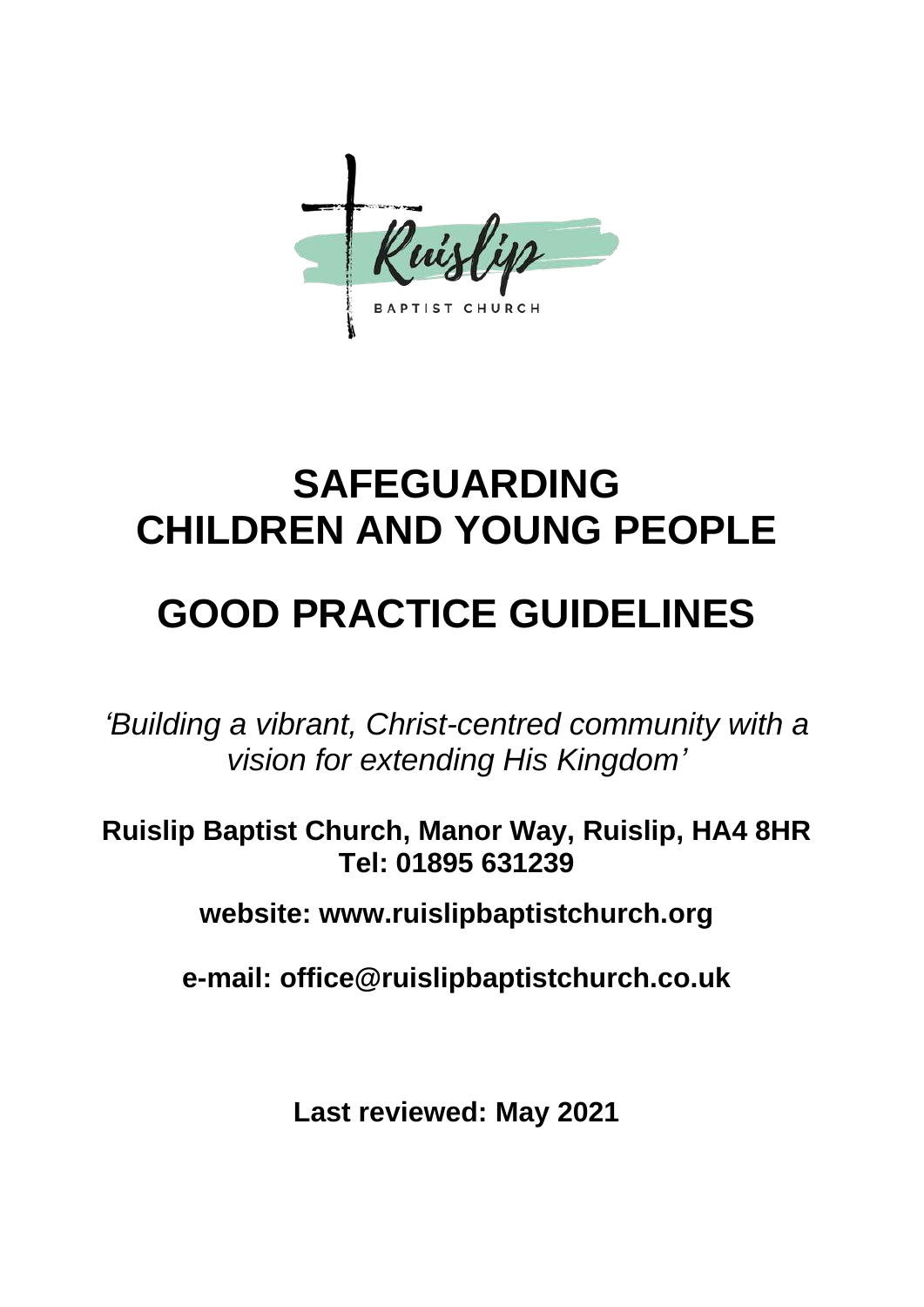# **SAFEGUARDING CHILDREN AND YOUNG PEOPLE: GOOD PRACTICE GUIDELINES**

As a church we have a collective duty to protect and safeguard the welfare of children and young people below the age of 18 who are entrusted to us.

This booklet sets out guidelines for good working practices, and addresses the most common concerns and questions for those working with our children and young people.

Ruislip Baptist Church's *Safeguarding Policy* and *Safeguarding Procedures* are available in hard copy (via the Church Office) or can be read or downloaded from the RBC website.

# **KEY PEOPLE**

Leaders and volunteer workers are not expected to take responsibility for making decisions or to act alone. The following people can be contacted to discuss any concerns with. They will provide advice or refer to outside agencies (social services, police, CCPAS (The Churches' Child Protection Advisory Service) when appropriate.

**Derek Page –**Senior Minister **Barry Dore –** Assistant Minister **Vacant** - Youth Worker (11-18 years) **Vacant** - Children's Worker (0 – 11years) **Jane Golden –** Designated Person with Safeguarding expertise **David Rose, Karen Ingram and Gaynor Desai –** Children and Young People's Advocates **Helen Yarrow –** Special Needs Co-ordinator and DBS administrator

If you have a question, please ask one of these people.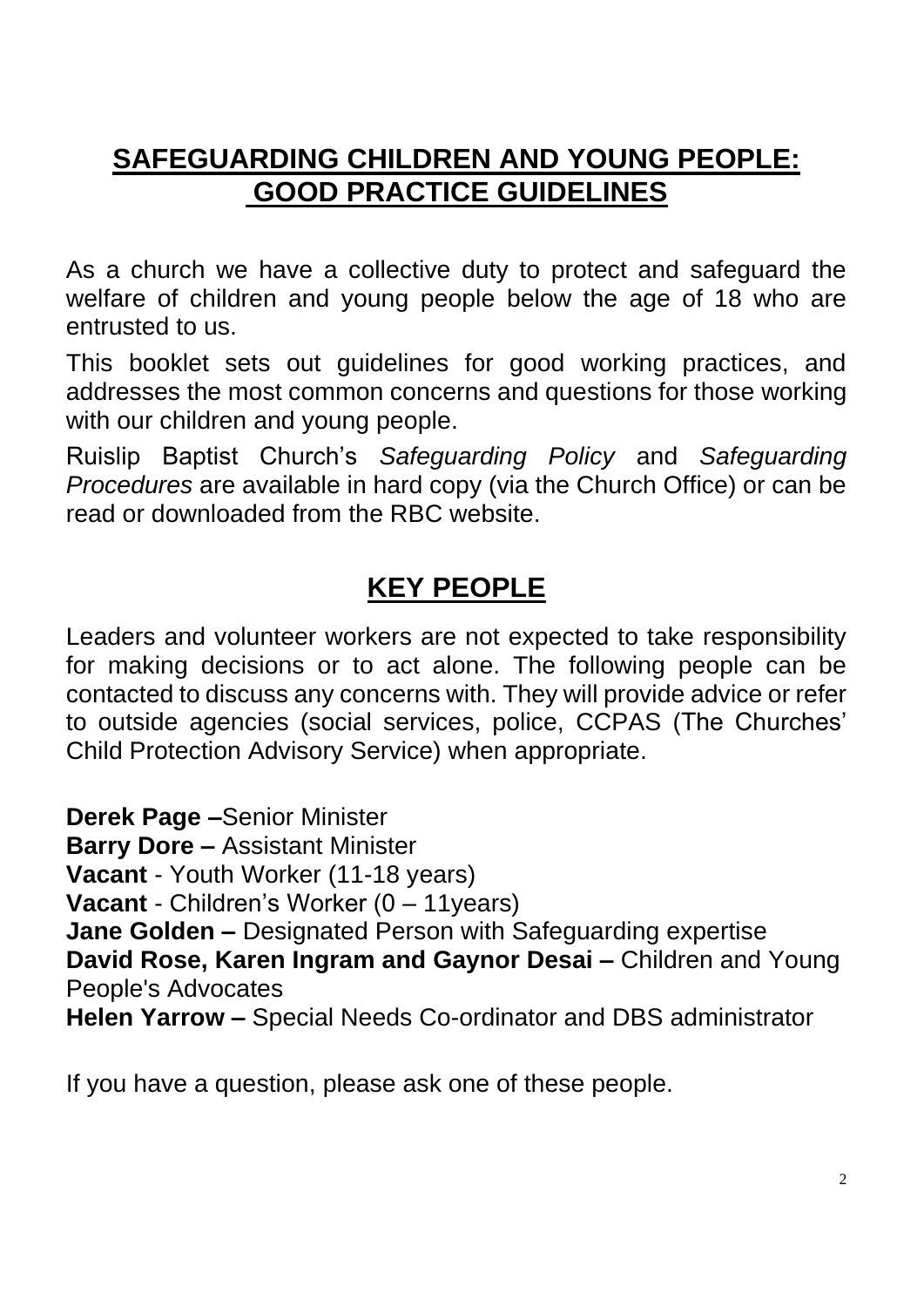# **GOOD PRACTICE GUIDELINES**

## **Guidelines for appointing Children's and Young People's Leaders and Helpers**

If someone is interested in working in one of the children's or youth groups, or if the leader of one of our groups wishes to approach a new volunteer, they should speak to the Children's Worker or Youth Worker or the leader of the group who should then speak to the Senior or Assistant Minister before inviting them to join their team.

If a potential volunteer wishes to visit the group prior to becoming involved (perhaps to see how the group runs, or to see if they wish to volunteer in that group) they may visit for two sessions but should not be left in charge of children or young people and should always be accompanied by a registered leader of that group.

If it is agreed by all parties that they are suitable to join the group, the volunteer will be asked to complete an application form and supply two references, one of which should be from someone not connected with Ruislip Baptist Church. (The completed references should be show to the Designated Person or the Safeguarding Administrator before being filed in a locked cabinet). The completed references and application from should be returned within six weeks of the first visit. They will also be required to complete an RBC Enhanced DBS form or give their DBS update service details before beginning their involvement with the group.

The final decision with regard to their appointment will be made by a member of the Ministry Team. In accordance with our church constitution any leader of a group must be a church member.

They will then be asked to sign a volunteer role description and agreement which explains the role and expectations of the volunteer.

#### **Guidelines for supervision of children and youth activities**

Recommended ratios of adults to children are as follows:

| Child's Age | Ratio of Adults: Children |
|-------------|---------------------------|
| $(0 - 2)$   | 1:3                       |
| $2 - 3$     | 1:4                       |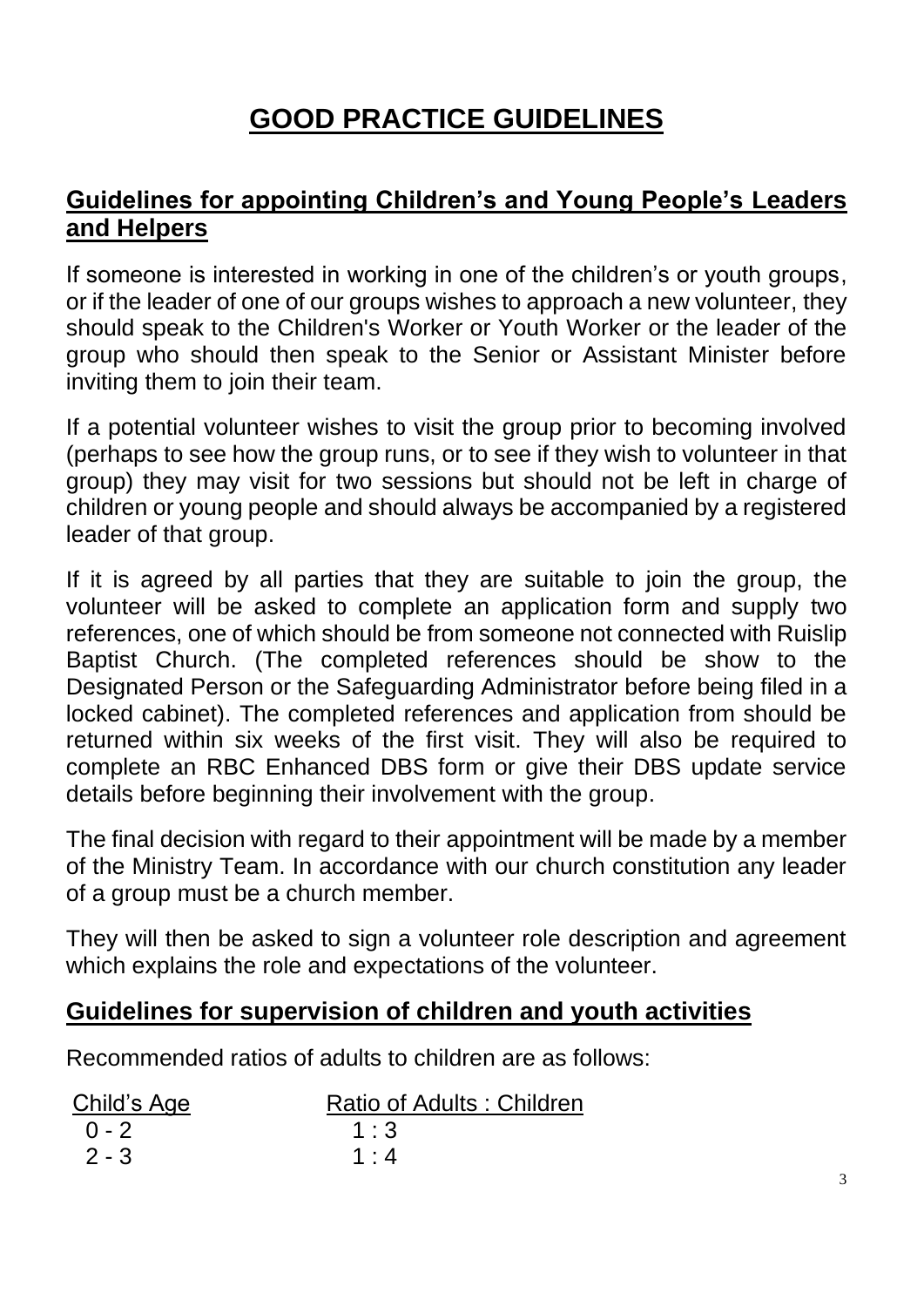| 4 - 8    | 1:6  |
|----------|------|
| $9 - 12$ | 1:8  |
| 13 - 18  | 1:10 |

Consider the gender balance of workers in relation to the group of children and young people. Children and young people attending a group should not be left alone at any time.

As far as possible a worker should avoid being alone with a child or children when their activity cannot be seen. This may mean leaving doors open. Where confidentiality is important (e.g. counselling) ensure that others know that the interview is taking place and that someone else is in the building.

At no time should one adult be alone on church premises with a child or a group of children below 18 years, unless they are with their own children. Children and young people of less than 18 years should not be given access to church premises unless responsible adults are present.

Young persons of less than 18 years should not be left in charge of children of any age. Teenagers 16+ may be involved in groups which are led and run by peers. In these circumstances two adults must be present in the church building.

Ensure that the only people allowed into a children's activity (e.g. crèche, toddler group, pre-school) are the workers assigned to that group and a parent/carer who needs to be present for their child. There should not be free access for other adults or children unless there is a specific reason.

Keep a register of those children/young people attending a group together with helpers and leaders.

General consent forms should be completed by parents/carers of all children confirming their understanding of the general activities (Sundays and weekdays) and providing essential health information. Specific consent forms will be provided for more adventurous activities and residential trips.

#### **Guidelines for the way we work**

Children should be treated with dignity and respect in an age-appropriate manner, which includes the leader/helper being prepared to listen to the child.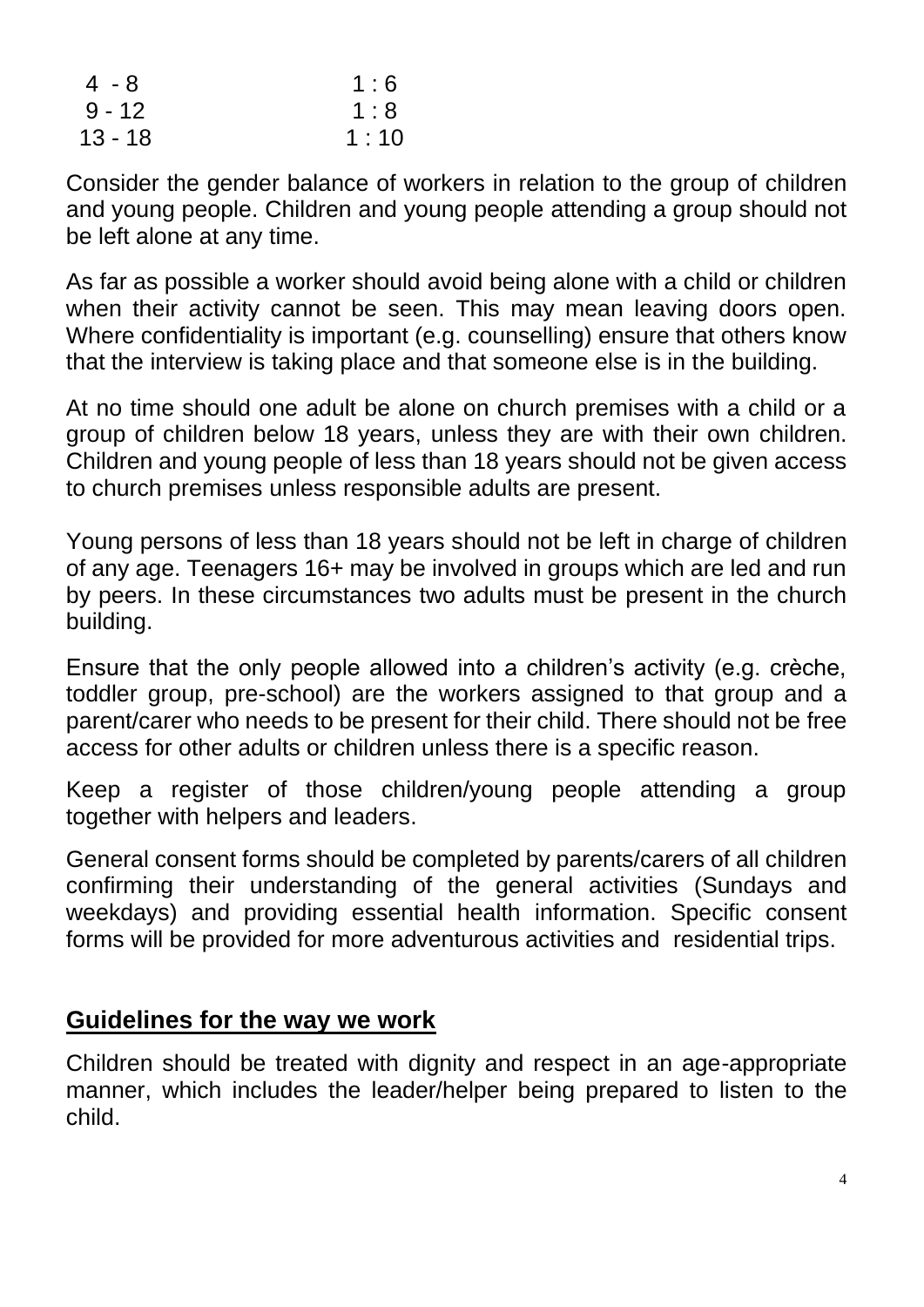The level of personal care, e.g. toileting must be age-appropriate accepting that some children may have special needs. Privacy in such situations must never be needlessly invaded.

If a baby or toddler needs a nappy change or change of clothing the parent/carer should be asked to do this. If the parent/carer is not available, e.g. during preschool, and only if it was felt the child was in discomfort, the group leader or a person nominated by them may change the nappy/clothing. This should be done in one of our designated baby-changing rooms and the door should always be left open.

Avoid any physical contact that is, or may be thought, to be sexually provocative.

Never use physical force to control or discipline. It may be necessary to restrain a child for their own protection or that of others in which case only the minimum force necessary should be employed.

Any worker or parent transporting children on behalf of the church (excluding private arrangements made by those with parental responsibility) must satisfy the criteria for drivers and their vehicles as detailed in our full Safeguarding Procedures.

Any arrangement made to transport children during a regular meeting should be made with the knowledge of the appropriate leader and have parental approval. Workers should avoid giving a child a lift on their own.

Accident forms and incident forms are available to all group leaders and can be found in the kitchens in the first aid box. They should be used for the documentation of accidents, incidents or concerns about the behaviour of children or adult workers as soon as possible after the event. In all situations, the circumstances of the incident should be recorded as well as an account of what was said (where relevant) and the names of witnesses.

Completed forms should be handed in to the Church Office. This process should be followed whether the situation requires immediate action with involvement of one of the Ministry Team or the Designated Person and an external agency or is simply a concern that needs to be recorded.

## **Guidelines for using Social Media and Electronic communication**

It is not necessary for anyone working with primary school children (0-11) to have a child's mobile phone number or email. If it is necessary to speak with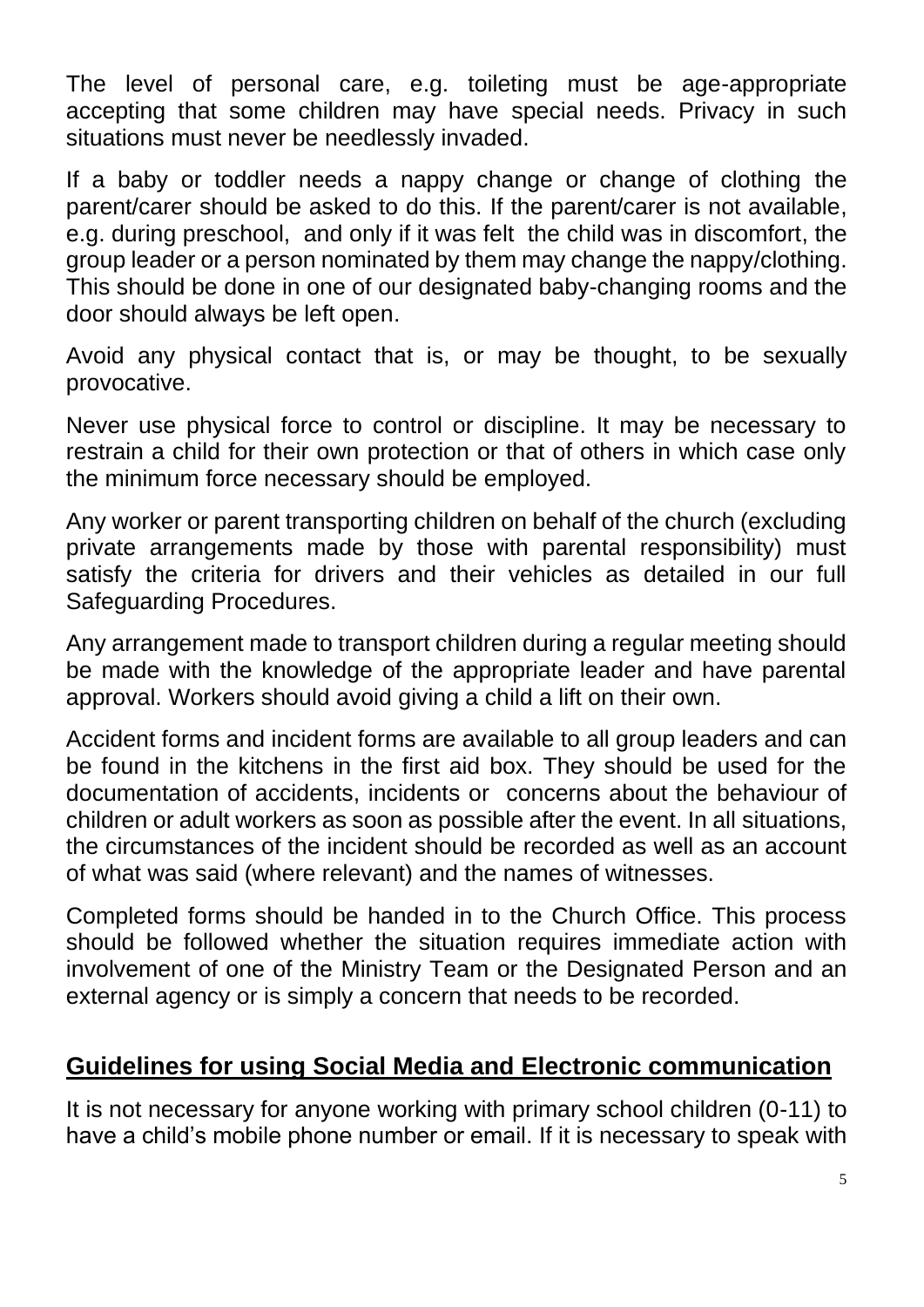a child's parent or carer calls should be made from the church office or via the Children's or Youth workers work mobile phone.

All those working with young people (aged 11 – 18) should refer to the Social Media Guidance Code and Social Media procedures, which are regularly reviewed in order to keep up with the speed of change in this area.

## **Guidelines for taking of photographs/video**

Only the leader of the activity or a named person may take photographs and only with parental permission.

When photographing/videoing it is preferable to take group pictures, do not take photographs of individuals and they should not be identified by surname or other personal details.

It must be made clear why a child/young person's image is being used, what it is being used for and where it might be displayed.

As part of Ruislip Baptist Church's commitment to safeguarding children and young people it has been agreed that a parent/childminder/family member attending an activity at Ruislip Baptist Church may only take photographs of the child in their care. No group photographs or photographs that might include other children should be taken.

No image taken at events run by Ruislip Baptist Church, including those taken in a public place, should be uploaded onto any social media website without prior agreement from the Church leadership.

## **Guidelines for working with others**

If you see another worker acting in a way that might be misconstrued, be prepared to speak to them or the group leader about your concerns. Leaders should encourage an atmosphere of mutual support and care which allows all workers to be comfortable enough to discuss inappropriate attitudes or behaviour.

These measures will also protect workers from false accusations.

# **Guidelines for leaders and supervisors**

Leaders should meet regularly to plan and pray.

They should watch for any child or young adult receiving exceptional treatment, being highly favoured or treated unduly harshly.

If the leader has any doubts about the worker's relationship with a child or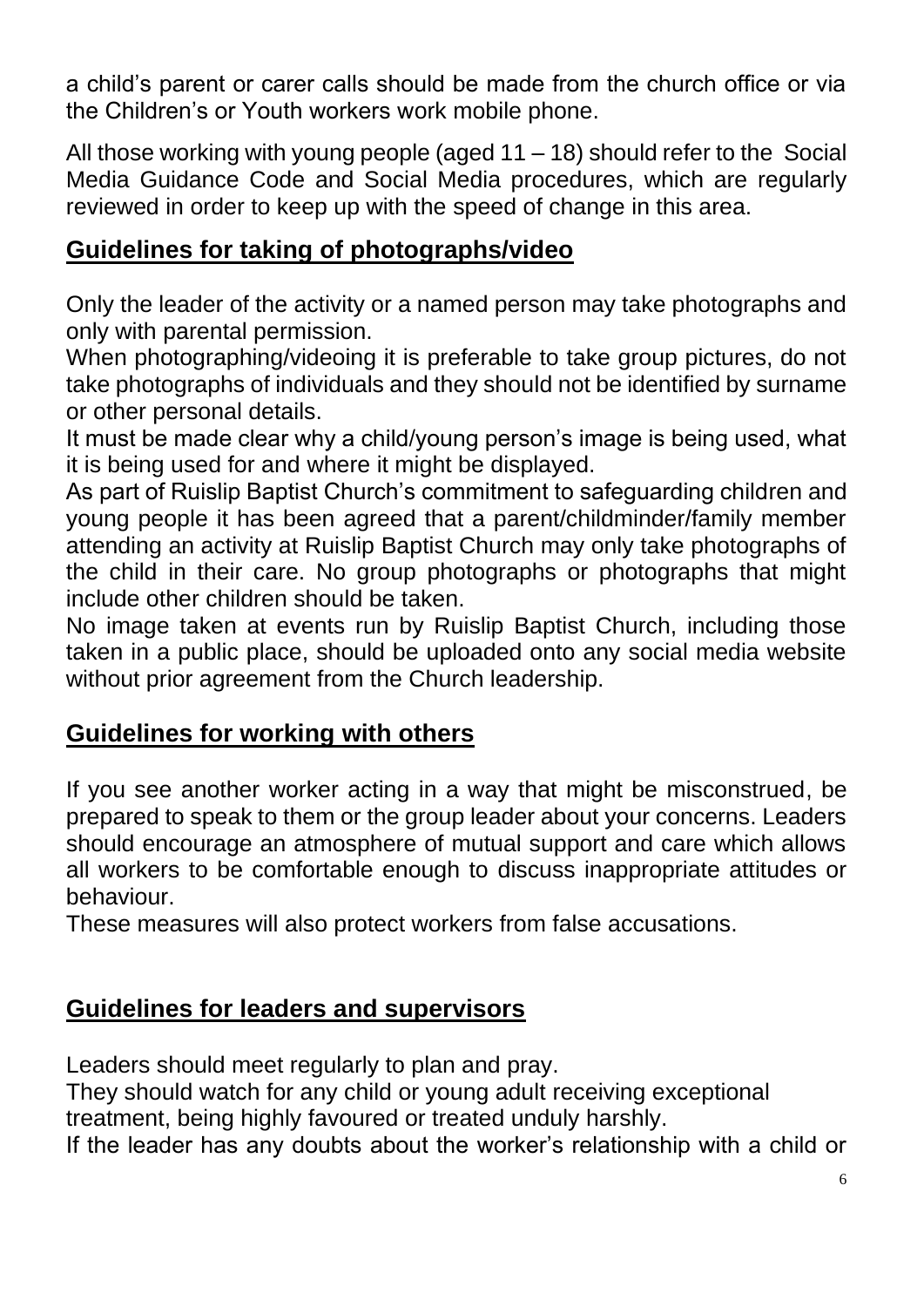young person, they should explore this further by talking with them, and if appropriate they should inform a member of the Ministry Team.

It is good practice to speak with the parents of children/young people with special needs and find out from them how best to assist them.

Remember that not all children develop at the same rate, and it is possible that their reading/comprehension might not be at the level expected of their age.

If additional support (such as 1:1) is needed then let the Children's Worker, Youth Worker or Special Needs Co-ordinator know.

If you feel a child or young person has special needs and the parent or carer hasn't informed you of this, or does not appear to be aware, or you have any concerns, speak with one of the leaders. This will be dealt with sensitively and in confidence.

# **Guidelines if harm is disclosed or discovered or suspected**

Fuller guidance and our procedures for this can be found in our *Safeguarding Procedures*, however this is a summary for guidance only:

All who work with children and young people should know how to respond if a child or young person talks to them about an abusive or harmful relationship. If you have concerns regarding abuse then you should not delay, you should not act alone and you should not start to investigate.

On occasions an incident or an injury will give cause for concern but often it is a series of incidents or an accumulation of concerns which indicate that a child may be suffering or is at risk of suffering harm.

A child's observed behaviour, their physical appearance, developmental progress and emotional demeanour might indicate that they are being abused or neglected.

Sudden changes might be observed in a child's behaviour.

There might be a history of concerns noted over a number of occasions.

There may be indicators that parents/carers are experiencing difficulties which are having adverse and potentially damaging effects on their child e.g. domestic abuse, substance misuse or mental health issues.

Observations of an adult's interaction with a child or young person might give cause for concern.